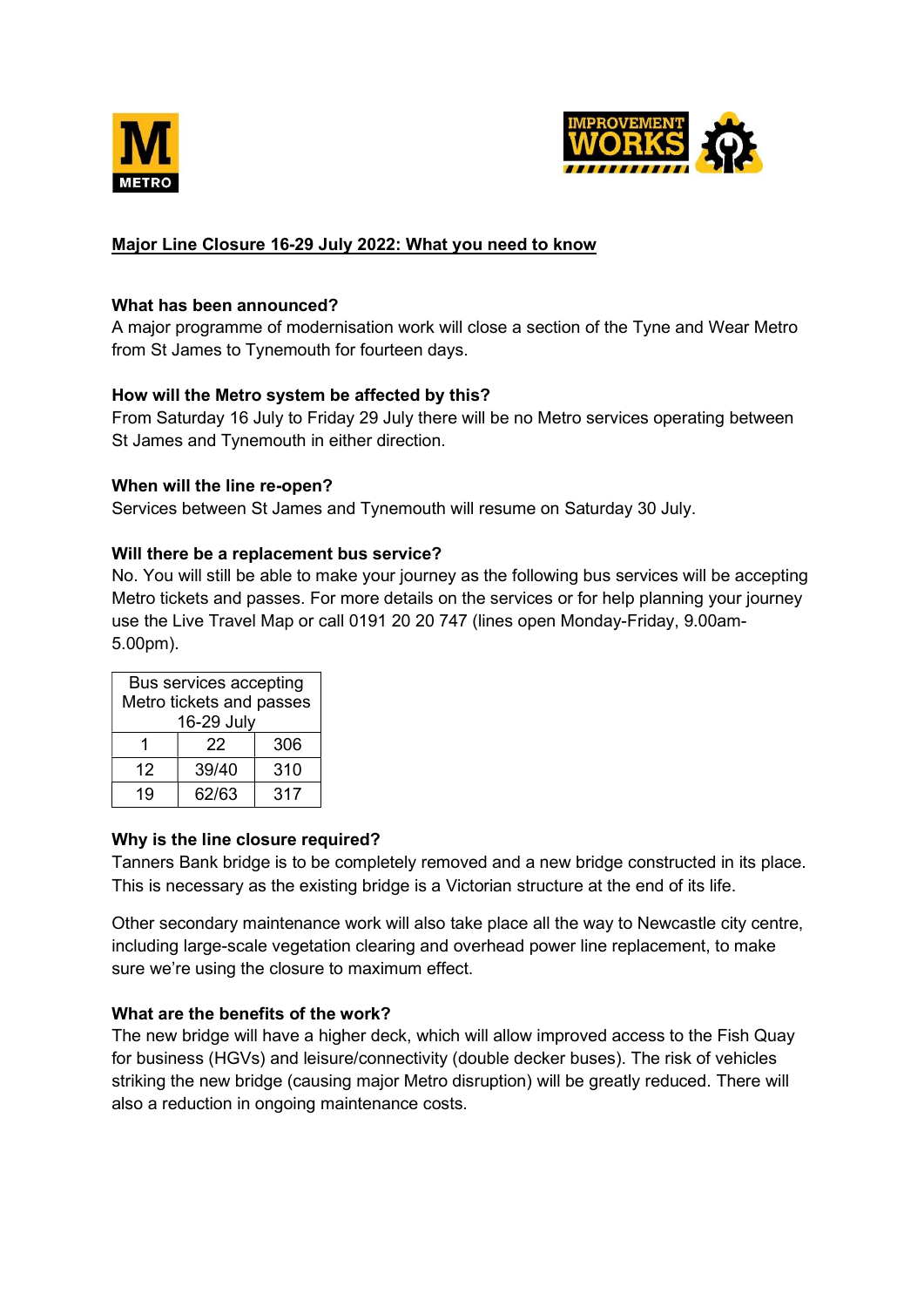## The old bridge has a lot of heritage value, can it be saved or re-used?

The overall structure, and cast-iron material of the bridge makes it hard to re-use. The bridge is not a 'listed' structure. However, Nexus will preserve part of the heritage value by retaining the key central 'badged' section for the Stephenson Railway Museum, keeping it in North Tyneside.

## How has the bridge replacement been funded?

Most of the funding has come from the Department for Transport with the assistance of North Tyneside Council. Nexus have also contributed funds to the project.

## Why can't the work be done on an evening or over weekends?

Due to the nature and large scale of the bridge replacement, it's not possible to carry out the work on an evening or over a weekend.

## Will I get a discount on my Metro travel pass?

No. Discounts will not be offered on the passes.

#### Where will trains be running?

Trains will still be running between the following locations, but some trains may not be running to usual timetable – please check before travelling:

- Airport South Hylton
- Tynemouth Newcastle South Shields (via Four Lane Ends)

### Will my journey take longer?

Possibly, yes. Please leave additional travelling time. In the areas where trains are running there will be some reductions in service frequencies.

#### Where can I get help to plan my journey/get train or bus times?

Use the Live Travel Map or call 0191 20 20 747 (lines are open Monday-Friday, 9.00am-5.00pm).

#### Will there be site compounds used?

Yes. One will be next to Tanners Bank on Tynemouth Road in North Shields. A secondary compound will be near to Chillingham Road station.

#### Will there be impacts on traffic?

Tanners Bank will be closed under the Metro bridge for eight weeks (20 June to 12 August), to all road vehicles and pedestrians. During this period, car parking along Tynemouth Road near the bridge will be suspended.

Tynemouth Road will be closed to all road vehicles next to the bridge, for two weeks (16 July to 29 July). Pedestrians and cyclists will be able to access the road.

Suitable diversion routes for road users and pedestrians have been created and will be signposted.